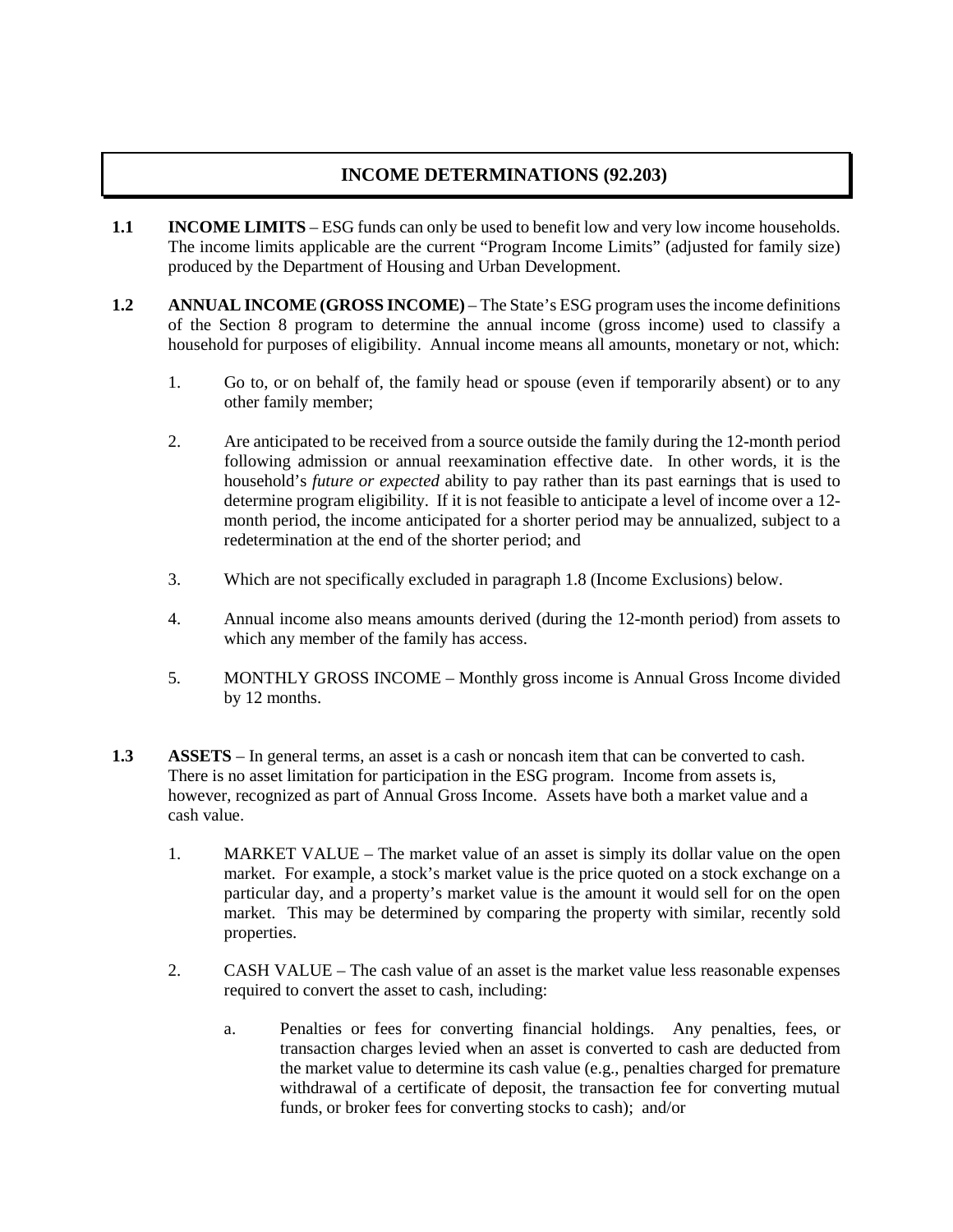- b. Costs for selling real property. Settlement costs, real estate transaction fees, payment of mortgages/liens against the property, and any legal fees associated with the sale of real property are deducted from the market value to determine equity in the real estate.
- c. Under Section 8 rules, only the cash value (rather than market value) of an item is counted as an asset.
- **1.4 INCOME FROM ASSETS** The income counted is the actual income generated by the asset (e.g., interest on a savings or checking account.) The income is counted even if the household elects not to receive it. For example, although a household may elect to reinvest the interest of dividends from an asset, the interest or dividends is still counted as income.
	- 1. The income from assets included in Annual Gross Income is the income that is anticipated to be received during the coming 12 months.
		- a. To obtain the anticipated interest on a savings account, he current account balance can be multiplied by the current interest rate applicable to the account; or
		- b. If the value of the account is not anticipated to change in the near future and interest rates have been stable, a copy of the IRS 1099 form showing past interest earned can be used.
		- c. Checking account balances (as well as savings account balances) are considered an asset. This is a recognition that some households keep assets in their checking accounts, and is not intended to count monthly income as an asset. Grantees should use the average monthly balance over a 6-month period as the cash value of the checking account.
	- 2. When an Asset Produces Little or No Income:
		- a. If the family's assets are \$5,000 or less, actual income from assets (e.g., interest on a checking account) is not counted as annual income. For example, if a family has \$600 in a non-interest bearing checking account, no actual income would be counted because the family has no actual income from assets and the total amount of all assets is less than \$5,000.
		- b. If the family's assets are greater than \$5,000, income from assets is computed as the greater of:
			- i. actual income from assets, or
			- ii. imputed income from assets based on a passbook rate applied to the cash value of all assets. For example, if a family has \$3,000 in a non-interest bearing checking account and \$5,500 in an interest-bearing savings account, the two amounts are added together. Use the standard passbook rate to determine the annual income from assets for this family.
	- 3. Applicants who dispose of assets for less than fair market value (i.e., value on the open market in an "arm's length" transaction) have, in essence, voluntarily reduced their ability to afford housing. Section 8 rules require, therefore, that any asset disposed of for less than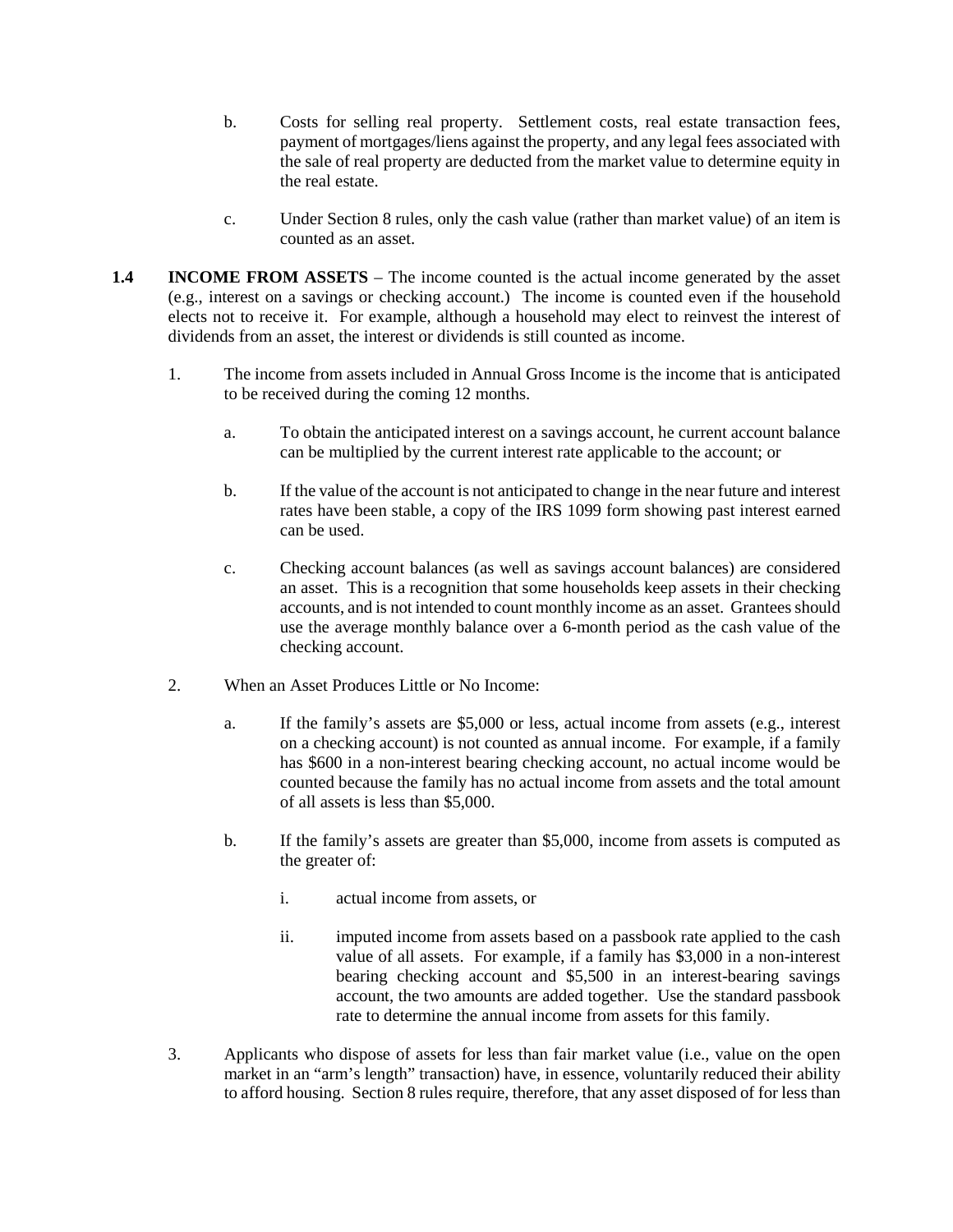fair market value during the 2 years preceding the income determination be counted as if the household still owned the asset.

- a. The value to be included as an asset is the difference between the cash value of the asset and the amount that was actually received (if any) in the disposition of the asset (less any fees associated with disposal of property, such as a brokerage fee).
- b. Each applicant must certify whether an asset has been disposed of for less than fair market value. Assets disposed of for less than fair market value as a result of foreclosure, bankruptcy, divorce or separation is not included in this calculation.
- c. These procedures are followed to eliminate the need for an assets limitation and to penalize people who give away assets for the purpose of receiving assistance or paying a lower rent.

## **1.5 ASSETS INCLUDE:**

- 1. Amounts in savings accounts and six month average balance for checking accounts.
- 2. Stocks, bonds, savings certificates, money market funds and other investment accounts.
- 3. Equity in real property or other capital investments. Equity if the estimated current market value of the asset less the unpaid balance on all loans secured by the asset and reasonable costs (such as broker fees) that would be incurred in selling the asset. *DO NOT INCLUDE EQUITY OF PRINCIPAL RESIDENCE AS AN ASSET FOR HOMEOWNER REHABILITATION PROGRAMS.*
- 4. The cash value of trusts that are available to the household.
- 5. IRA, Keogh and similar retirement savings accounts, even though withdrawal would result in penalty.
- 6. Contributions to company retirement/pension funds that can be withdrawn without retiring or terminating employment.
- 7. Assets which, although owned by more than one person, allow unrestricted access by the applicant.
- 8. Lump sum receipts such as inheritances, capital gains, lottery winnings, insurance settlements, and other claims.
- 9. Personal property held as an investment such as gems, jewelry, coin collections, antique cars, etc.
- 10. Cash value of life insurance policies.
- 11. Assets disposed of for less than fair market value during two years preceding certification or recertification.

## **1.6 ASSETS DO NOT INCLUDE:**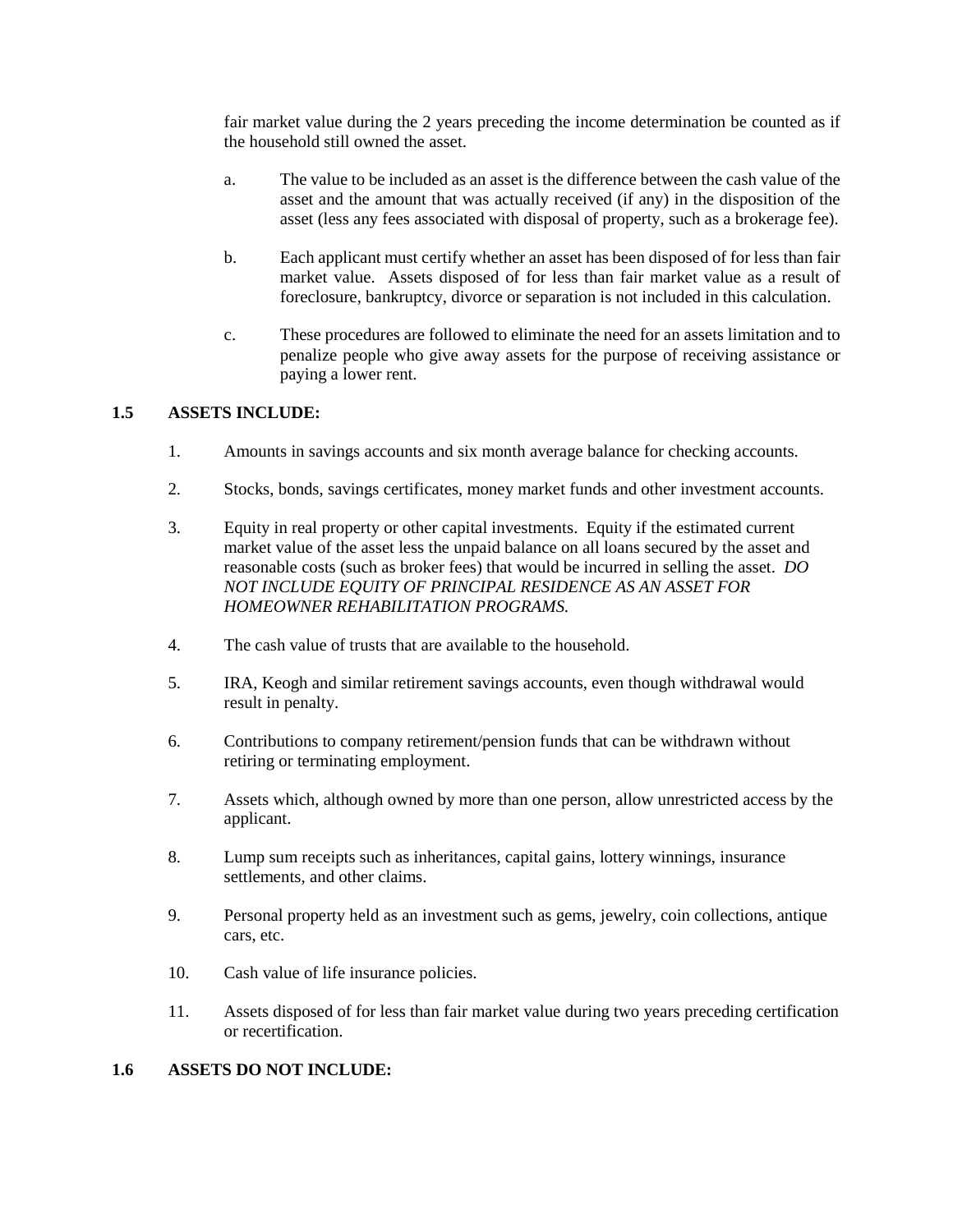- 1. Necessary personal property, except as noted under paragraph 6.5(9) (Assets Include) above
- 2. Interest in Indian Trust lands
- 3. Assets that are part of an active business or farming operation.

NOTE: Rental properties are considered personal assets held as an investment rather than business assets unless real estate is the applicant/tenant's main occupation.

- 4. Assets not accessible to the family and which provide no income to the family.
- 5. Vehicles especially equipped for the handicapped.
- 6. Equity in owner-occupied cooperatives and manufactured homes in which the family lives.
- **1.7 INCOME INCLUSIONS** The following are used to determine the annual income (gross income) of an applicant's household for purposes of eligibility:
	- 1. The full amount, before any payroll deductions, of wages and salaries, over-time pay, commissions, fees, tips and bonuses, and other compensation for personal services.
	- 2. The net income for the operation of a business or profession. Expenditures for business expansion or amortization of capital indebtedness cannot be used as deductions in determining net income; however, an allowance for depreciation of assets used in a business or profession may be deducted, based on straight line depreciation, as provided in Internal Revenue Service regulations. Any withdrawal of cash or assets from the operation of a business or profession is included in income, except to the extent the withdrawal is reimbursement of cash or assets invested in the operation by the family.
	- 3. Interest, dividends, and other net income of any kind from real or personal property. Expenditures for amortization of capital indebtedness cannot be used as a deduction in determining net income. An allowance for depreciation is permitted only as authorized in paragraph (2) above. Any withdrawal of cash or assets from an investment will be included in income, except to the extent the withdrawal is reimbursement of cash or assets invested by the family. Where the family has net family assets in excess of \$5,000, annual income includes the greater of the actual income derived from net family assets or a percentage of the value of such assets based on the current passbook saving rate, as determined by HUD.
	- 4. The full amount of periodic payments received from Social Security, annuities, insurance policies, retirement funds, pensions, disability or death benefits and other similar types of periodic receipts, including a lump-sum amount or prospective monthly amounts for the delayed start of a periodic amount (except Supplemental Security Income (SSI) or Social Security).
	- 5. Payments in lieu of earnings, such as unemployment and disability compensation, worker's compensation and severance pay (but see paragraph (3) under Income Exclusions).
	- 6. Welfare Assistance. If the welfare assistance payment includes an amount specifically designated for shelter and utilities that is subject to adjustment by the welfare assistance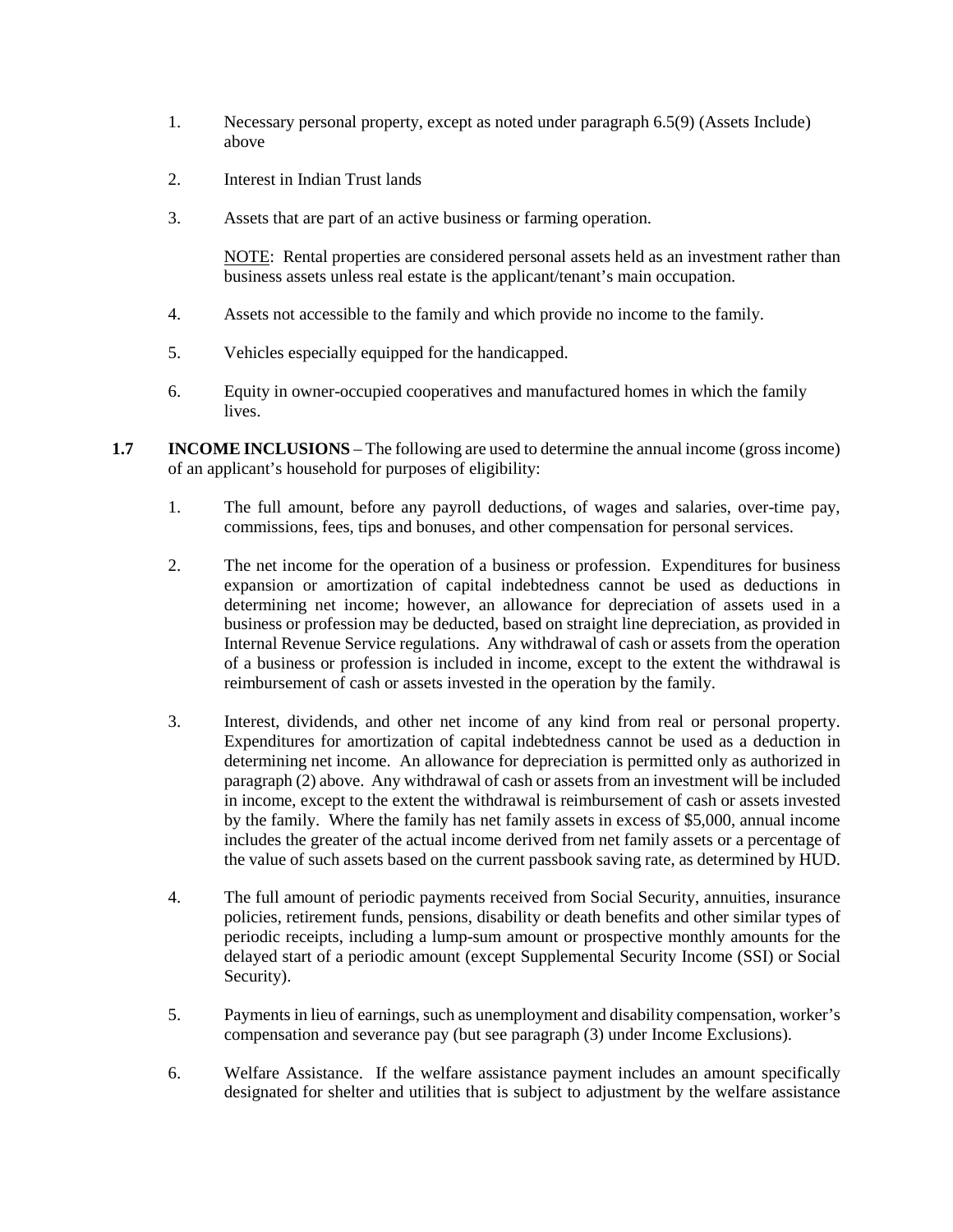agency in accordance with the actual cost of shelter and utilities, the amount of welfare assistance income to be included as income consists of:

- a. The amount of the allowance or grant exclusive of the amount specifically designated for shelter or utilities; **plus**
- b. The maximum amount that the welfare assistance agency could in fact allow the family for shelter and utilities. If the family welfare assistance is ratably reduced from the standard of need by applying a percentage, the amount calculated under this paragraph is the amount resulting from one application of the percentage.
- 7. Periodic and determinable allowances, such as alimony and child support payments, and regular contributions or gifts received from persons not residing in the dwelling.
- 8. All regular pay, special pay and allowances of a member of the Armed Forces (see paragraph (8) under Income Exclusions).
- **1.8 INCOME EXCLUSIONS** The following are excluded from a household's income for purposes of determining eligibility:
	- 1. Income from employment of children (including foster children) under the age of 18 years.
	- 2. Payments received for the care of foster children or foster adults (usually individuals with disabilities, unrelated to the tenant family, who are unable to live alone).
	- 3. Lump-sum additions to family assets, such as inheritances, insurance payments (including payments under health and accident insurance and worker's compensation), capital gains and settlement for personal or property losses (except for payments in lieu of earnings – see paragraph (5) of Income Inclusions.
	- 4. Amounts received by the family that are specifically for, or in reimbursement of, the cost of medical expenses for any family member.
	- 5. Income of a live-in aide.
	- 6. Certain increases in income of a disabled member of the family residing in HOME assisted housing or receiving HOME tenant-based rental assistance (see 6.12 (7) under Determining Whose Income to Count).
	- 7. The full amount of student financial assistance paid directly to the student or to the educational institution;
	- 8. The special pay to a family member serving in the Armed Forces who is exposed to hostile fire;
	- 9. a. Amounts received under training programs funded by HUD.
		- b. Amounts received by a person with a disability that are disregarded for a limited time for purposes of Supplemental Security Income eligibility and benefits because they are set aside for use under a Plan to Attain Self-Sufficiency (PASS).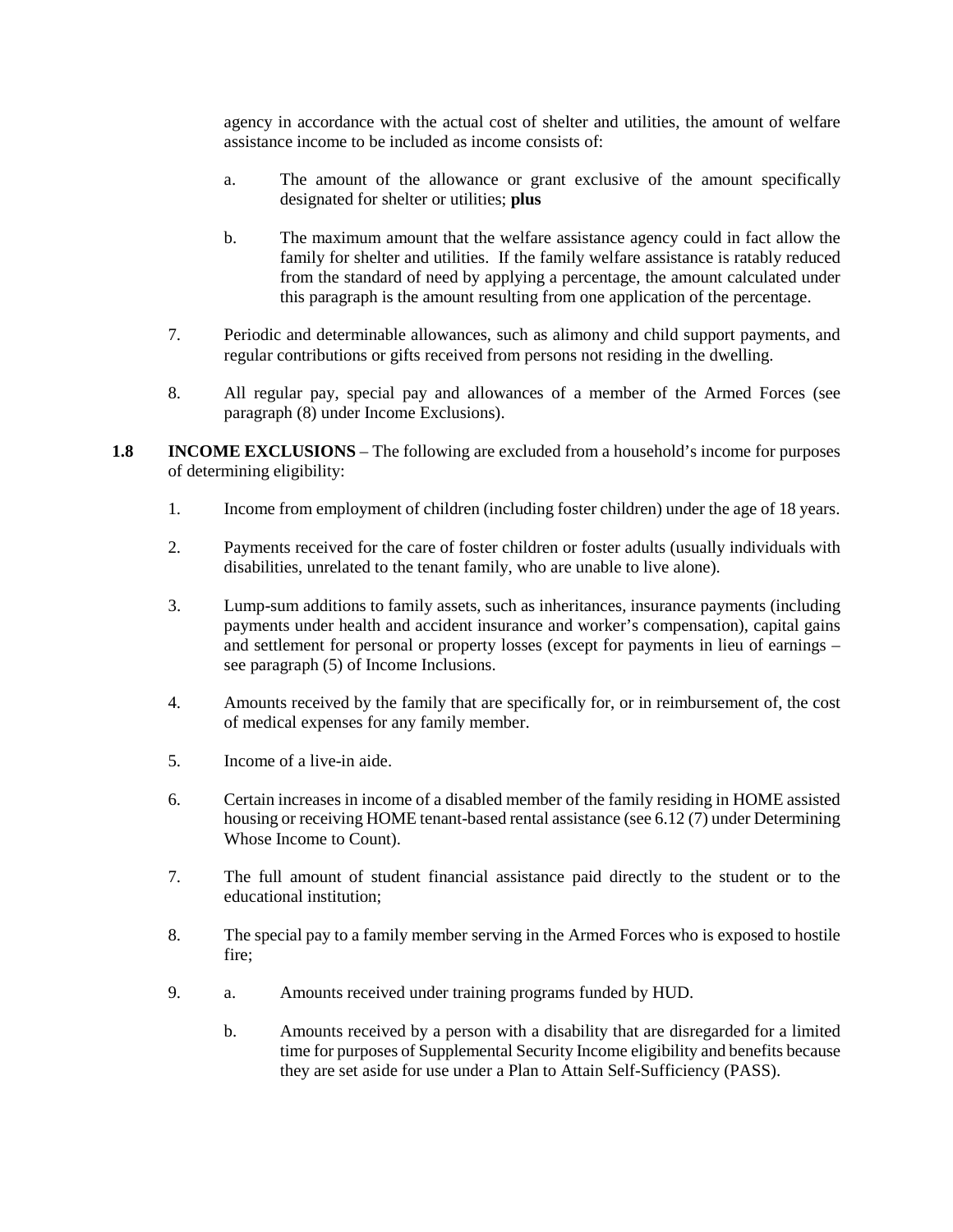- c. Amounts received by a participant in other publicly assisted programs which are specifically for or in reimbursement of out-of-pocket expenses incurred (special equipment, clothing, transportation, child care etc.) which are made solely to allow participation in a specific program.
- d. Amount received under a resident's service stipend. A resident service stipend is a modest amount (not to exceed \$200 per month) received by a resident for performing a service for the owner or manager on a part-time basis, that enhances the quality of life in the development. Such services may include, but are not limited to, fire patrol, hall monitoring, lawn maintenance, resident initiatives coordination and serving as a member of the governing board. No resident may receive more than one such stipend during the same period of time.
- e. Incremental earnings and benefits resulting to any family member from participation in qualifying state or local employment training programs (including training not affiliated with a local government) and training of a family member as resident management staff. Amounts excluded must be received under employment training programs with clearly defined goals and objectives, are excluded only for the period during which the family member participates in the employment training program.
- 10. Temporary, nonrecurring or sporadic income (including gifts).
- 11. Reparation payments paid by a foreign government pursuant to claims filed under the laws of that government by persons who were persecuted during the Nazi era.
- 12. Earnings in excess of \$480 for each full-time student 18 years old or older (excluding the head of household and spouse).
- 13. Adoption assistance payments in excess of \$480 per adopted child.
- 14. For public housing only, the earnings and benefits to any family member resulting from participation in a program providing employment training and supportive services in accordance with the Family Support Act of 1988, Section 22 of the 1937 Act, or any comparable federal, state or local law during the exclusion period.
- 15. Deferred periodic amounts from supplemental security income and social security benefits that are received in a lump sum amount or in prospective monthly amounts.
- 16. Amounts received by the family in the form of refunds or rebates under state or local law for property taxes paid on the dwelling unit.
- 17. Amounts paid by a state agency to a family with member who has a developmental disability and is living at home to offset the cost of services and equipment needed to keep the developmentally disabled family member at home.
- 18. Amounts specifically excluded by any other Federal statute from consideration as income for purposes of determining eligibility or benefits under a category of assistance programs that includes assistance under any program to which exclusions set forth in 24 CFR 5.609I apply. The following is a list of types of income that qualify for that exclusion (9/27/89 regulations):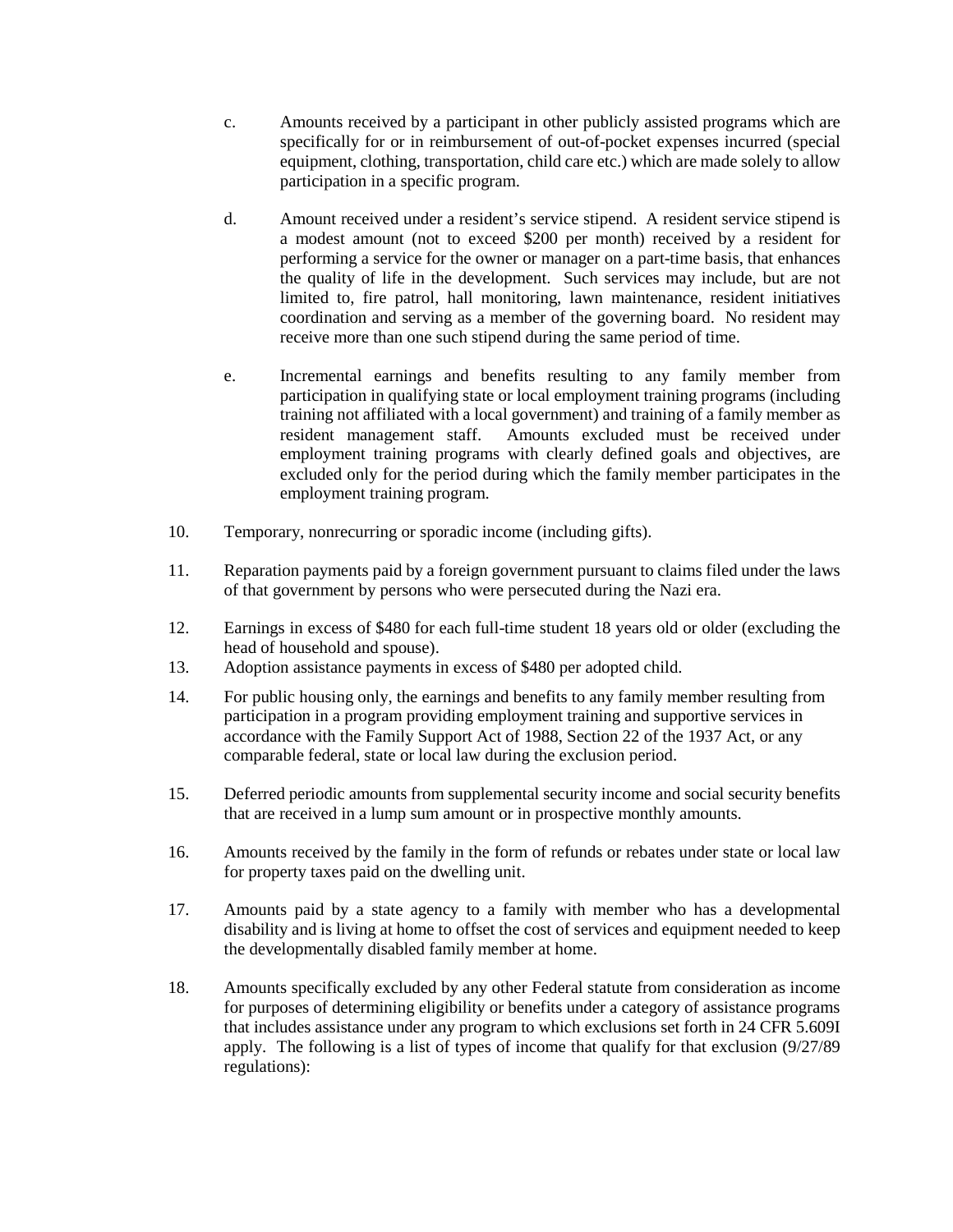- a. The value of the allotment provided to an eligible household under the Food Stamp Act of 1977;
- b. Payments to volunteers under the Domestic Volunteer Service Act of 1973 (employment through VISTA; Retired Senior Volunteer Program, Foster Grandparents Program, youthful offenders incarceration alternatives, senior companions);
- c. Payments received under the Alaska Native Claims Settlement Act (43 U.S.C.  $1626(a)$ :
- d. Income derived from certain sub-marginal land of the United States that is held in trust for certain Indian tribes (25 U.S.C. 259e);
- e. Payments or allowances made under the department of Health and Human Services' Low-Income Home Energy Assistance Program (42 U.S.C. 8624(f));
- f. Payments received under programs funded in whole or in part under the Job Training Partnership Act;
- g. Income derived from the disposition of funds of the Grand River Band of Ottawa Indians;
- h. The first \$2,000 of per capita shares received from judgment funds awarded by the Indian Claims Commission or the Court of Claims (25 U.S.C. 1407-1408) or from funds held in trust for an Indian tribe by the Secretary of Interior (25 U.S.C. 117);
- i. Amounts of scholarships funded under Title IV of the Higher Education Act of 1965 including awards under the Federal work-study program or under the Bureau of Indian Affairs student assistance programs (20 U.S.C. 1087uu);
- j. Payments received from programs funded under Title V of the Older Americans Act of 1965 (42 U.S.C. 3056(f));
- k. Any earned income tax credit refund payments received on or after January 1, 1991, including advanced earned income credit payments;
- l. Payments received after January 1, 1989 from the Agent Orange Settlement Fund or any other funds established pursuant to the settlement in the In Re Agent Orange product liability litigation MDL No. 381 (E.D.N.Y.)
- m. The value of any child care provided or arranged (or any amount received as payment for such care or reimbursement for costs incurred for such care) under the Child Care and Development Block Grant Act of 1990 (42 U.S.C. 9858q)
- n. Payments received under the Maine Indian Claims Settlement Act of 1980.
- o. Payments received under programs funded in whole or in part under the Job Training Partnership Act (employment and training programs for Native Americans and migrant and seasonal farm workers, Job corps, veterans